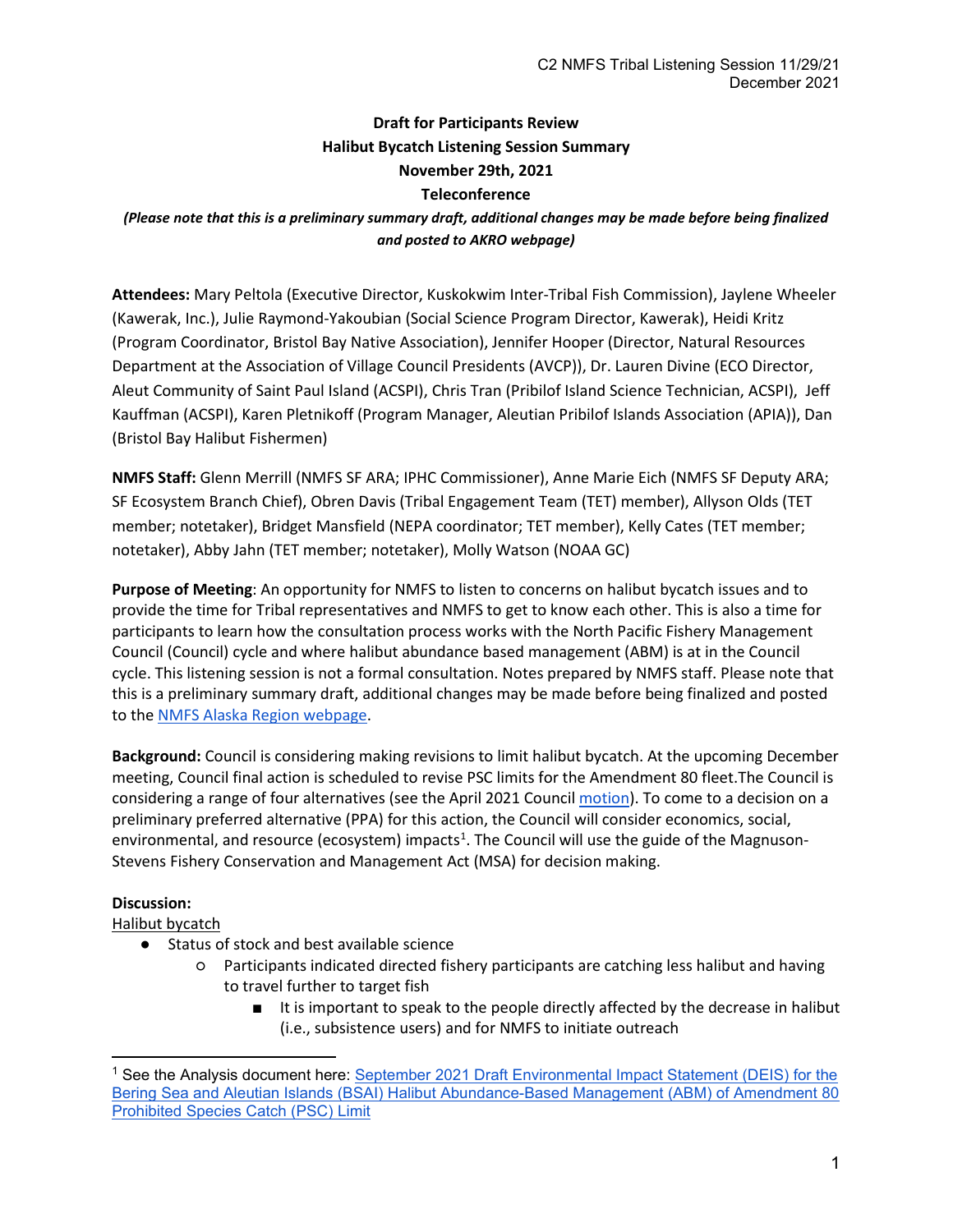- The decrease in halibut is not only affecting the ability of halibut-dependent communities to fish, but is affecting overall morale
- Increasing frequency of encounters with trawlers; these vessels should move further offshore
- NMFS highlighted analyses for halibut ABM consider the most up to date scientific information available. These analyses include the status of stock through the 2020 fishing year. During the rulemaking process, NMFS can include more recent information (i.e. 2021 fishing year). The agency will provide more information on the status of stock through the IPHC, which will be integrated into the final Environmental Impact Statement (EIS) prepared for this action.
- Reasons for halibut stock decline
	- NMFS suggested that the recent decline in the halibut stock may be due to poor recruitment since 2010, however there is not enough data to definitively say this is the reason
	- Participants suggested that the decline is due to halibut bycatch
- Recen[t actions](https://www.npfmc.org/wp-content/PDFdocuments/bycatch/bycatchflyer420.pdf) on halibut bycatch
	- 2016[; Final Rule](https://www.federalregister.gov/documents/2016/04/27/2016-09680/fisheries-of-the-exclusive-economic-zone-off-alaska-bering-sea-and-aleutian-islands-management-area) implementing Amendment 111 to reduce halibut bycatch
	- 2019[; Final Rule](https://www.federalregister.gov/documents/2019/10/15/2019-22198/fisheries-of-the-exclusive-economic-zone-off-alaska-halibut-deck-sorting-monitoring-requirements-for) implementing halibut decksorting
	- 2021; Final Action on Pacific cod LAPP (includes provision for a 25% reduction of halibut PSC for trawl CV sector)
- Participants emphasized the importance of halibut conservation
	- In considering the scope of impacts, Council/NMFS needs to take into account communities that no longer fish.

### Council Process/Analyses

- Participants asked why there are only 4 alternatives considered?
	- NMFS responded that they are driven by specific requirements in NEPA where action alternatives have to be tied to action. Council has evaluated this action over 5 years. The alternatives currently in place for this action are the ones that made it through the various stages of the analytic process.
- DEIS Analysis
	- Participants asked whether the analysis equitably weighs economic considerations with social, cultural and environmental concerns?
	- Participants asked whether all 17 tribal communities were contacted for input on DEIS and what weight were these communities that can no longer fish given vs fishing industry economic impacts?
	- Participants support a consultant for this and future DEIS analyses, with an emphasis that this person needs to reach out to affected communities directly.
		- This person should be invited to all consultations
- December Council Meeting
	- Final action of Halibut ABM
		- A preliminary preferred alternative will likely be chosen
		- NMFS does not favor an alternative at this time. There are ongoing conversations with Agency Headquarters and the Alaska Region is awaiting guidance.
		- This action does not preclude Council/NMFS from taking further action on halibut bycatch at future meetings